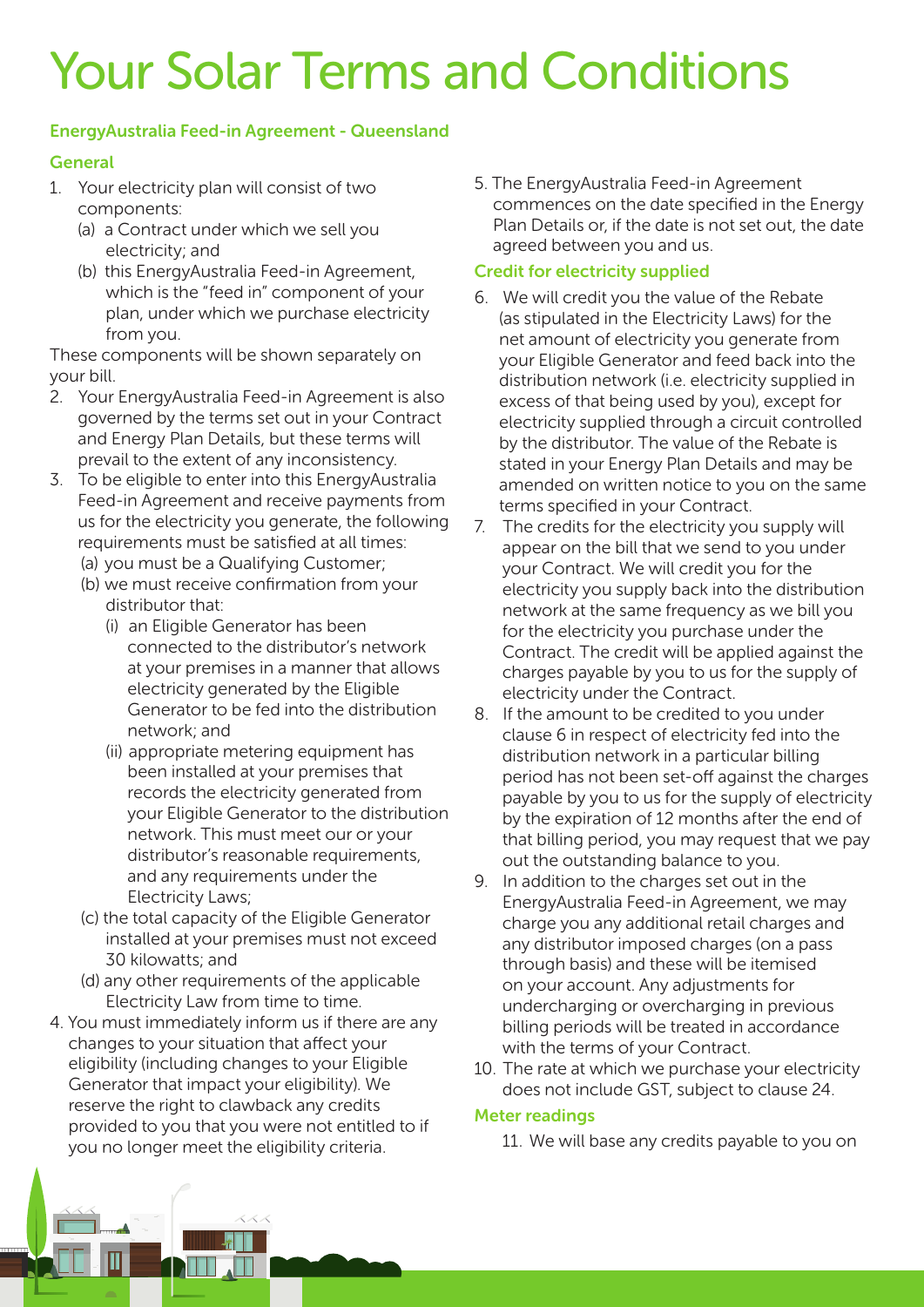a reading of your meter that records the supply of electricity from the Eligible Generator at your premises to the distribution network. We will use our best endeavours to ensure that the meter is read at least once in any 12 month period. We do not breach this clause if we are unable to read a meter in any relevant period as a result of you breaching clause 12 or some other event outside our control.

- 12. You must allow us, the Responsible Person, or our Responsible Person's representative, safe, convenient and unhindered access to the address and to the meter that records the supply of electricity from your Eligible Generator to the distribution network, for the purpose of reading the meter and for connection, disconnection, reconnection, maintenance and repair. You must not tamper or otherwise interfere with your meter.
- 13. If we are not able to credit your account based on the reading of the meter, we will not make a credit unless the relevant distributor estimates the generation in accordance with the Electricity Laws.
- 14. If you request us to, we will review any credits applied to your account (and deal with any adjustments required) in accordance with the account review process set out in your Contract.
- 15. You are responsible for the cost of installing and maintaining metering equipment at your premises.

#### Interruptions etc

- 16. You are not entitled to any credit, payment or other compensation from us for any period during which you are unable to supply electricity to the distribution network because the connection between your Eligible Generator and the distribution network is interrupted, limited or disconnected.
- 17. If an event occurs which is outside the reasonable control of us or you and you or we breach the EnergyAustralia Feed-in Agreement due to this event only, the breach will be dealt with in accordance with the force majeure procedures in your Contract.

#### Changes to the EnergyAustralia Feed-in Contract

- 18. The EnergyAustralia Feed-in Agreement may be subject to change as a result of future amendments to the Electricity Law. Such amendments will be deemed to form part of the EnergyAustralia Feed-in Agreement.
- 19. We can amend the EnergyAustralia Feed-in Agreement by written notice to you, on the same terms specified in your Contract.

#### **Termination**

- 20. If the Contract is ended by either party in accordance with the terms of the Contract the EnergyAustralia Feed-in Agreement automatically terminates at the same time.
- 21. In addition, your EnergyAustralia Feed-In Agreement will automatically end the earlier of:
	- (a) our electricity supplier licence being suspended or ceasing to apply and us not otherwise authorised to supply electricity;
	- (b) you ceasing to be the occupier of the premises where the Eligible Generator is installed;
	- (c) you notifying us in writing that you wish to terminate your EnergyAustralia Feed-in Agreement;
	- (d) the generator installed at your premises ceasing to be an Eligible Generator;
	- (e) you ceasing to meet the eligibility criteria under clause 3; or
	- (f) the Eligible Generator no longer being connected to the distribution network.
- 22. We will stop providing you credits if your EnergyAustralia Feed-In Agreement is terminated in accordance with clauses 20 or 21. However, if there are any credits owing to you upon termination that you are validly entitled to, we will pay you the equivalent.
- 23. If you have an Eligible Generator and are a Qualifying Customer you must either:
	- (a) inform us that you are registered for GST by quoting your ABN to us in respect of any electricity you supply back into the distribution network from an Eligible Generator. On receipt of this information, we agree to credit to you an additional amount (being the GST component of 10%) in addition to the rate at which we credit you for the electricity you supply back into the distribution network; or
	- (b) warrant that your generation of electricity from the Eligible Generator is for private and domestic purposes and not related to any business enterprise carried on by you and for this reason you have not provided an ABN to us in respect of the electricity you supply back into the distribution network from an Eligible Generator. If we ask you to do so, you must complete a 'No ABN Withholding Declaration' (the form of which is available from us on request).

#### **Miscellaneous**

24. You bear all responsibility for your Eligible Generator (including its use, maintenance, connection to the distribution network and